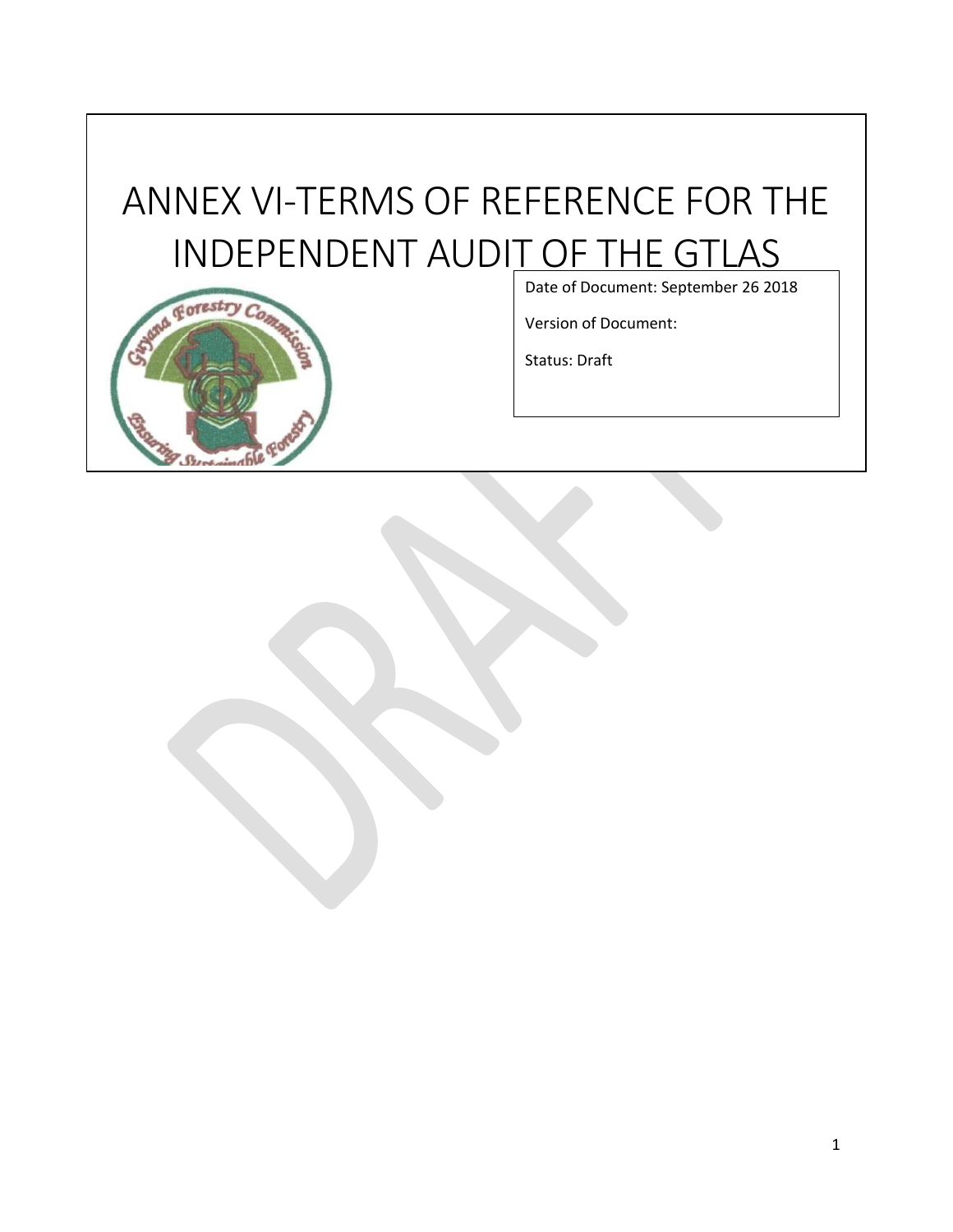#### **TERMS OF REFERENCE FOR THE INDEPENDENT AUDIT OF THE GTLAS**

#### **1) Introduction**

The Independent Audit is carried out in accordance with Article 10 of this Agreement. The Independent Audit will address operators and their operations listed in Annex II and will be applied to the timber products listed in Annex I. It will also cover all stages of the supply chain as described in Annex V namely: legal status; legal access to the forest; harvesting; transportation; non-compliance and confiscated timber; processing; sale; import; and export.

The Terms of Reference (ToR) included in this Annex describe the operations and functions of the Independent Audit to assess the system of legality assurance established in this Agreement. The operations of the Independent Audit provides assurance that timber harvested, transported, processed, exported, imported or sold on the domestic market complies with Annex II. They also verify that it complies with the supply chain requirements and that the Licensing Authority has issued FLEGT licences only to shipments that comply with the GTLAS requirements. The ToR set out tasks and protocols for gathering information and reporting. The ToR also establish primary sources of information and describe the qualifications and experience required of the Independent Auditor. These ToR may be used as a basis for the development of more detailed tendering documents.

# **2) Objectives**

The purpose of the Independent Audit is to assess and improve the operation, credibility, and efficiency of the GTLAS.

#### **3) Tasks**

Tasks of the Independent Auditor shall include but are not be limited to:

- 1. Preparing a manual of procedures for the Independent Auditor's operations including methods for gathering information, assessing evidence and reporting.
- 2. Assessing that the GTLAS is functioning credibly and efficiently and that timber harvested, processed, transported and traded (domestic and internationally) complies with the legal requirements of this system.
- 3. Verifying that the components of the GTLAS including Annex II, forest allocation and harvesting rights, the supply chain controls, and the verification of its compliance are in place and functioning credibly and efficiently.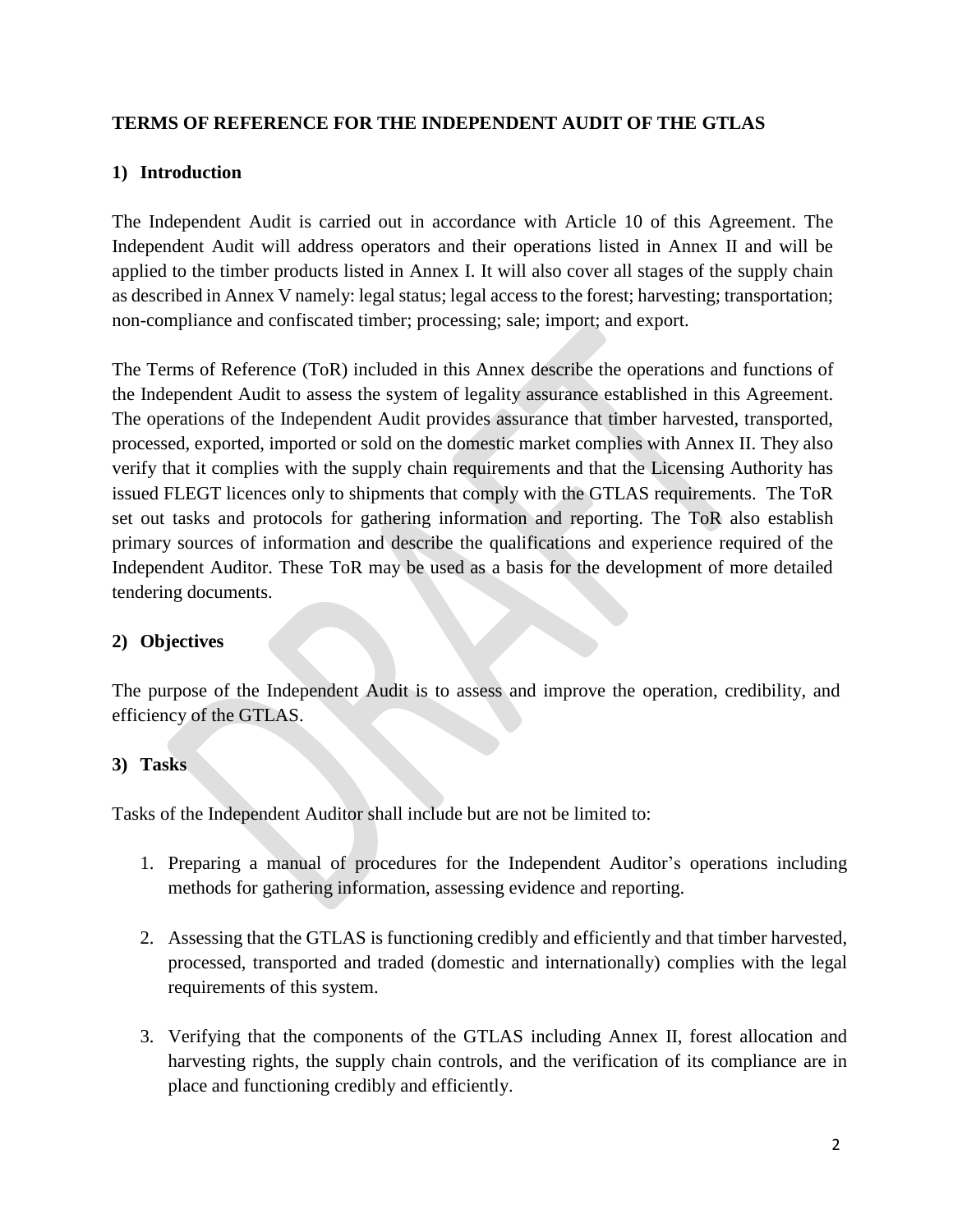- 4. Assessing the performance and effectiveness of all of the departments in the Guyana Forestry Commission (GFC) involved in the operation of the GTLAS.
- 5. Assessing the performance and effectiveness of verification activities of Ministries and Government Agencies involved in the operation of GTLAS.
- 6. Assessing the process for issuing FLEGT Licences in order to ensure that the licence issuance and the verification system is functioning credibly and efficiently.
- 7. Assessing how reported cases of non-compliance by the different Ministries and Government Agencies involved in the GTLAS' verification are recorded, addressed and archived by the relevant authorities.
- 8. Identifying gaps and weaknesses in the design and implementation of the GTLAS and suggest recommendations to the JMRC.
- 9. Assessing the implementation of corrective measures decided by the JMRC to address gaps and weaknesses identified in audit reports.
- 10. Reporting findings and recommendations to the JMRC, which will publish the summary of these audit reports regularly.
- 11. Carrying out any other inquiry, analysis or study requested by the JMRC to further substantiate the Independent Audit.

# **4)** *Methodology: Methods for gathering and assessing information and reporting*

The Independent Auditor is required to demonstrate professionalism and integrity at all times. The Independent Auditor shall conform to best international practice suitable with ISO 19011, ISO 17021 or equivalent. The work of the Independent Auditor appointed by the JMRC must be factual, evidence-based and includes field investigations and documentary checks. The manual referred to in 3.1 proposed by the Independent Auditor will be reviewed and agreed by the JMRC before the Independent Auditor starts the auditing activities in conformity with the approved manual.

1. Work schedule - In the first year of operation of the FLEGT licensing scheme, the Independent Auditorshall develop and submit the Independent Audit manual of procedures and conduct one audit. In subsequent years, the Independent Audit shall conduct at least annual audits of the GTLAS for a period of two (2) years after which this frequency will be reviewed by JMRC. The Independent Auditor may conduct impromptu audits and spot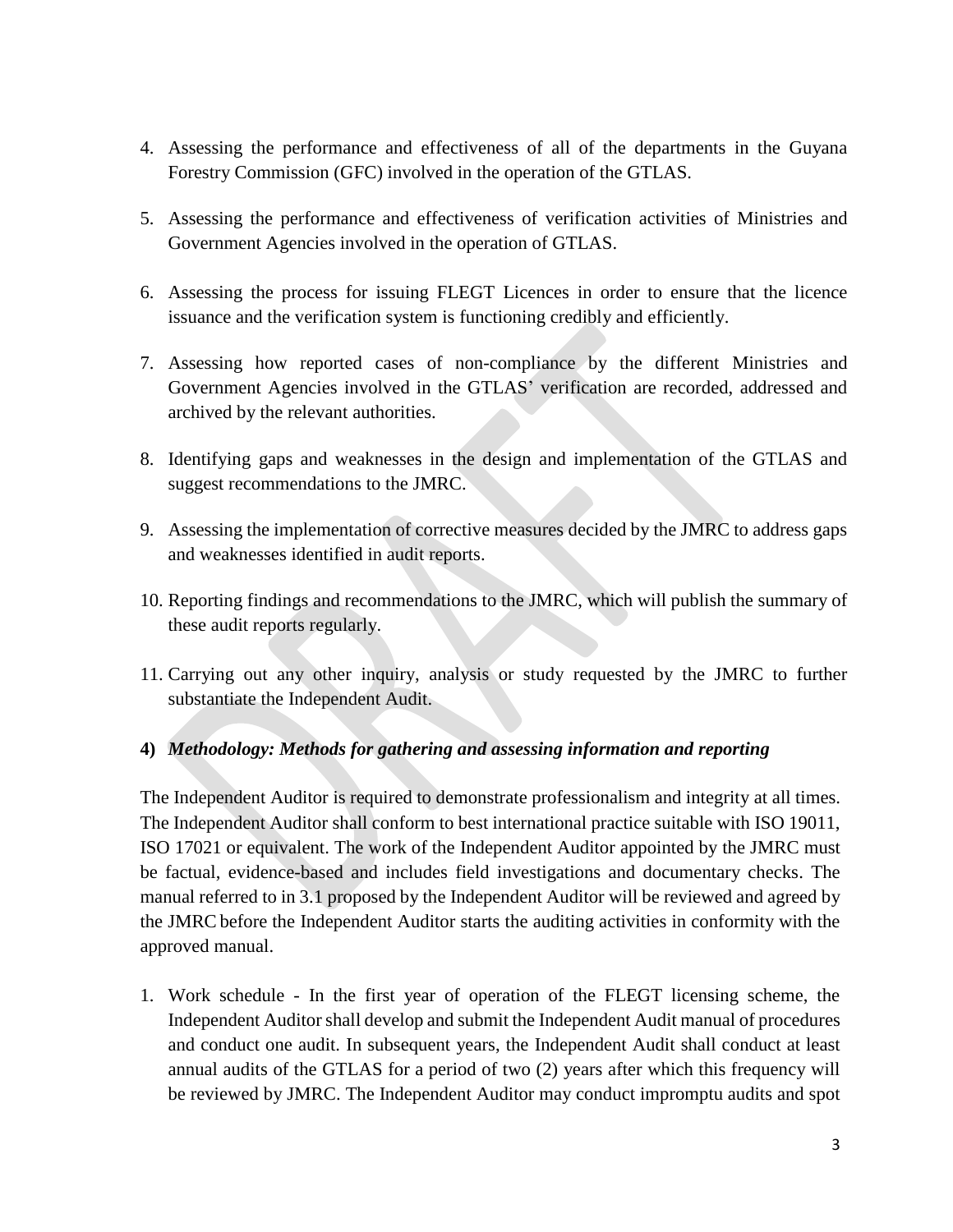checks as approved by the JMRC.

- 2. Scope of work The activities of the Independent Audit shall cover at a minimum all tasks listed in section 3 above. The Independent Auditor shall audit the pertinent activities of relevant Ministries and Government Agencies responsible for different aspects of the GTLAS, in accordance with the approved manual.
- 3. Evidence gathering The Independent Audit manual of procedures shall describe procedures and practices for gathering evidence, including field checks, investigations, interviews, and documentation review. It shall also describe how the Independent Auditor will respond to complaints about its own work and about the operation of the GTLAS.
- 4. Audit systems In documenting audit evidence, diagnosing failures and cases of noncompliance in any part of the GTLAS and following up corrective action taken, the Independent Auditor shall:
	- a) Ensure all observations made during the audits are properly documented and that records of audit evidence detailing the level of performance, compliance, and noncompliance are archived.
	- b) Record observed system-related weaknesses, gaps and areas requiring improvement in the GTLAS, ensure that appropriate recommendations are provided and assess the impact of these recommendations.
	- c) Record and assess the effectiveness of all corrective measures to address cases of non-compliance implemented by the GFC and other relevant Ministries and Government Agencies involved in the GTLAS.
- Adequate resources- the Independent Auditor will have adequate resources for carrying out verifications against the legality definition and the systems for controlling the timber supply chain.
- Documented management system- the Independent Auditor will have an adequate documented management system to ensure its personnel have the necessary competence and experience to carry out effective verification, and to apply internal control and supervision.

# **5)** *Reports and dissemination*

• The Independent Auditor shall adhere to the structure and protocol for preparing its reports as agreed with the JMRC. The IA shall: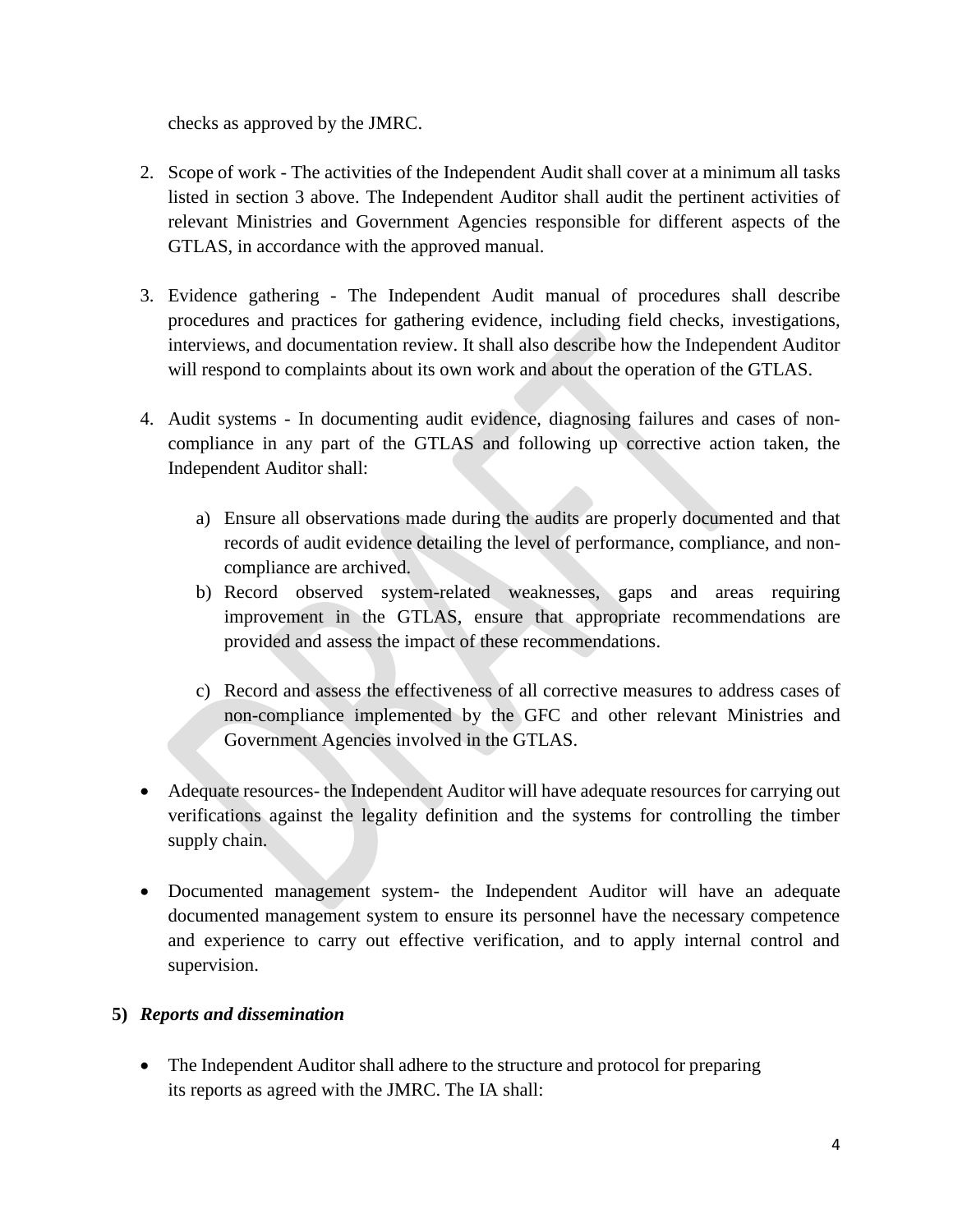- a) Report on activities in line with the work schedule agreed by the JMRC;
- b) Prepare its reports in accordance with internationally accepted auditing principles and as specified in the manual by the JMRC;
- c) Present a preliminary report to the JMRC for comments;
- d) Present a final and complete report (based on the comments received on the preliminary report and on the evidence gathered) to the JMRC, which contains all relevant information on the audit programme and on the operation of the GTLAS.
- e) Prepare a summary report, which the JMRC will validate for dissemination to the general public. The summary report will be based on the complete report and summarise its main recommendations and conclusions, including on the identified weaknesses of the system.

#### **6)** *Sources of information*

Primary sources of information shall include document reviews, field visits and consultations/meetings with relevant stakeholders. In respect to field visits, the Independent Auditor shall have access to areas where forest resources are being extracted, transported, processed and sold, as well as to points of import and export.

Guyana will ensure that the Independent Auditor has access to all relevant information, including documents and databases that Guyana and the European Union deem important or relevant, especially those that are needed to assess the credibility and efficiency of the GTLAS. Access to information shall include that produced by the GFC and those held by other Ministries and Government Agencies involved in the GTLAS. In particular, the Independent Auditor shall have access to information from the GTLAS and its components and other sources, such as published audits from other countries that have established a FLEGT licensing scheme or Guyana REDD+ Monitoring Reporting & Verification System reports.

Stakeholders that could provide relevant information include:

- a) The GFC, Ministries and other Government Agencies All GFC Divisions are considered primary sources of information to inform the Independent Auditor.
- In the case that the Independent Auditor requires information from other Ministries and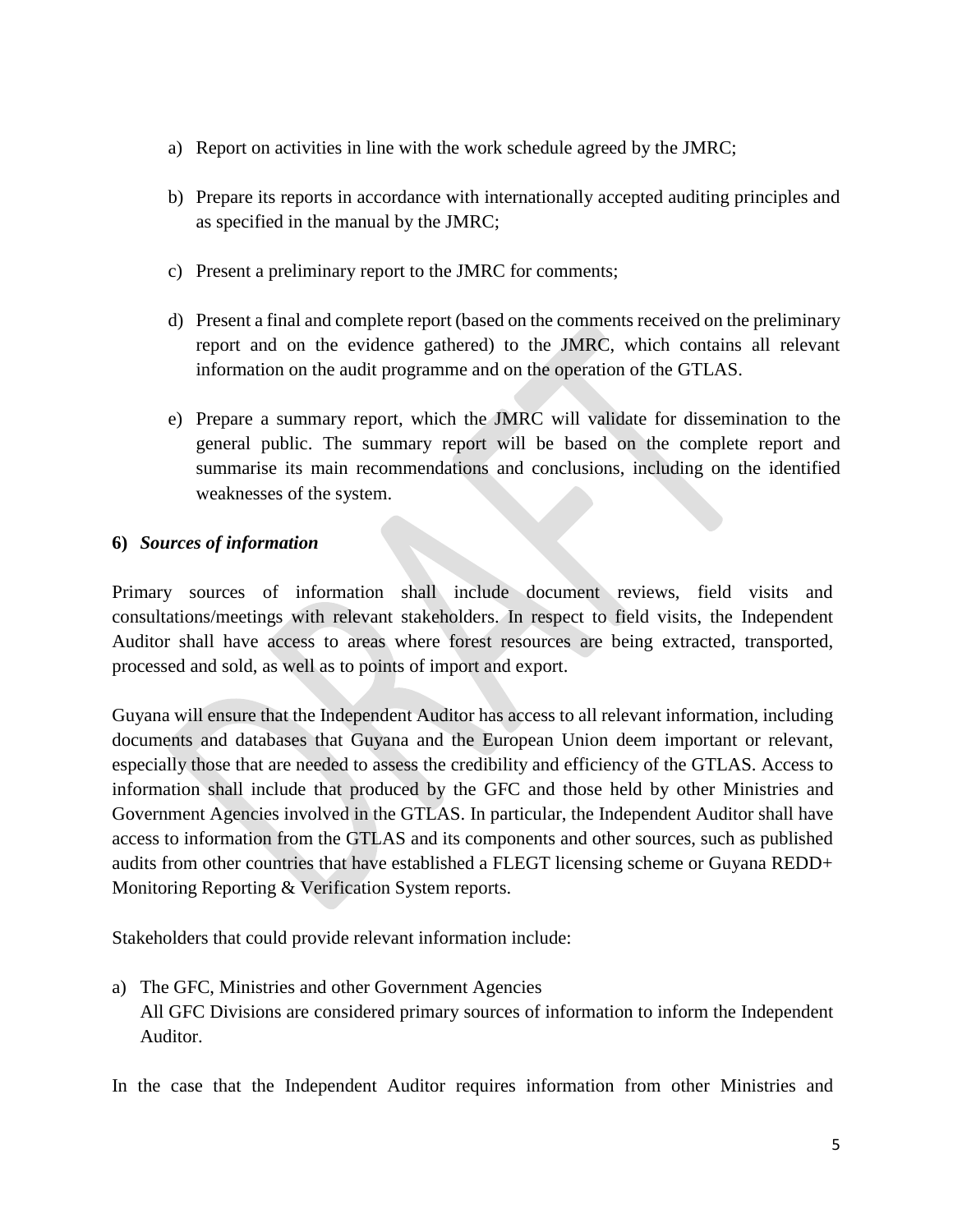Government Agencies involved in the GTLAS, the Independent Auditor shall have access to these entities through the GFC.

- b) Non-State Actors
	- a) Indigenous stakeholders
	- b) Indigenous People's Commission
	- c) National Toshaos Council
	- d) Guyana Manufacturing and Service Association
	- e) Small loggers Association
	- f) Forest Products Association
	- g) Civil society organisations
	- h) Any other private organisation or individual that could provide information on the functioning of the GTLAS

Other sources of information may include:

- a) Body Corporates involved in commercial forestry.
- b) Academic institutions such as the University of Guyana, The Guyana School of Agriculture and the National Agricultural Research and Extension Institute
- c) Local authorities
- d) Competent Authorities from Member States of the European Union
- e) Companies and local Community associations involved in commercial forestry.
- f) Any other stakeholders that the Independent Auditor considers relevant.

#### **7)** *Qualifications required*

The Independent Auditor, as a function, should bring:

- 1. Expertise with at least an advanced degree in Forestry/Forest Management/ Forest Policy, Forest/Environmental Law, Natural Resources Management, or related field.
- 2. Extensive experience in monitoring and assessment of legal compliance.
- 3. Proven track record in auditing of forest management, timber processing, timber traceability, customs and chain of custody systems.
- 4. Good knowledge of regional and international trade in timber and timber products and the commercial forestry sector.
- 5. Familiarity with issues related or relevant to forestry in Guyana as well as the GTLAS would be an added advantage.
- 6. Excellent oral and written English communication skills.
- 7. Demonstrated ability to work with a range of stakeholders and in relating monitoring